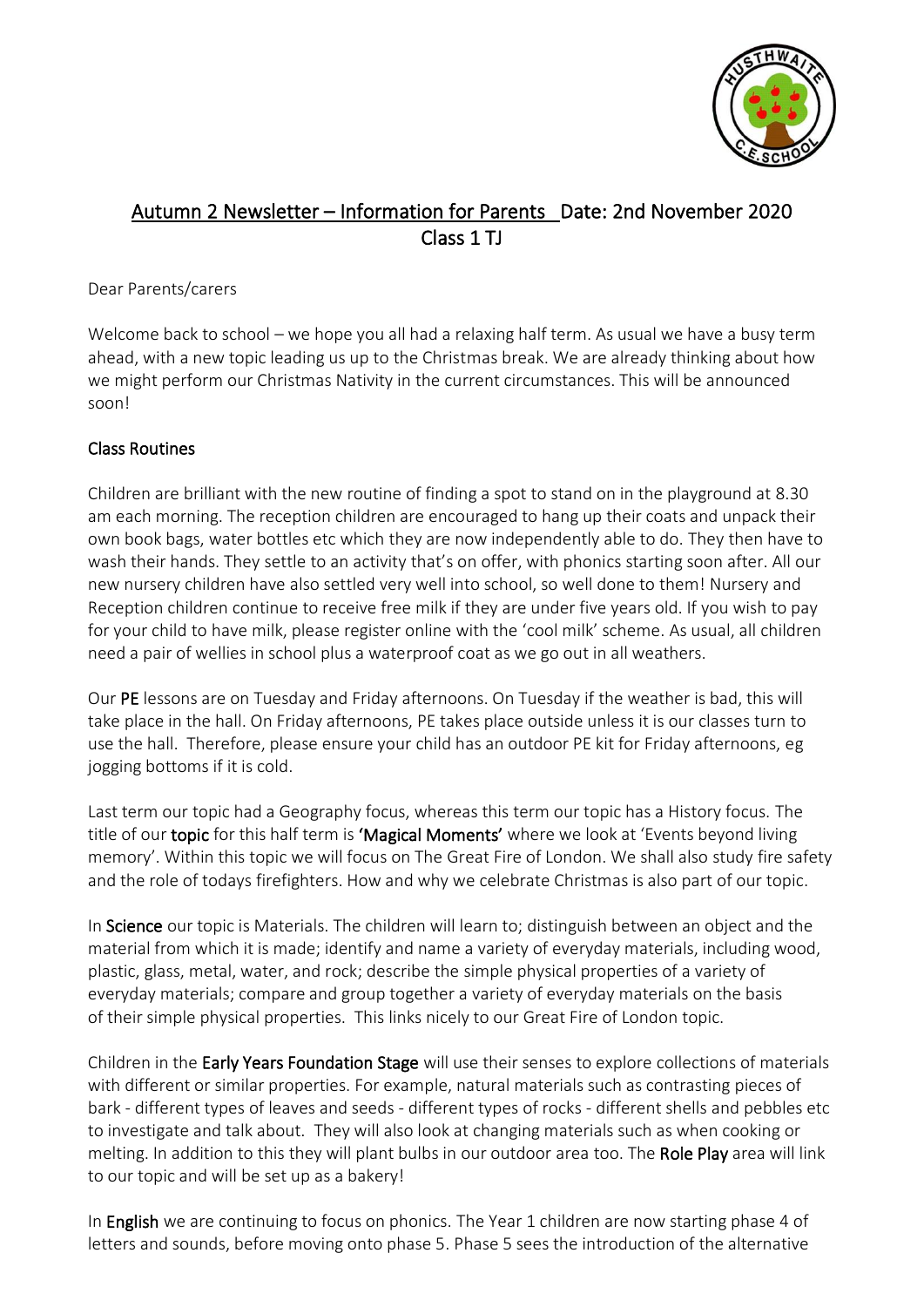ways of writing (graphemes) the sounds already learnt. For example, the sound ee can be written as ea as in meat, ie as in thief and with a letter in the middle as in theme. The children will be learning how to correctly form and punctuate sentences within these sessions. They will learn to add prefixes and suffixes to spellings, as well as ing, er, ed and est.

They will be given a phonics book to practice these sounds at home as they need to be applying them in their writing when spelling tricky words. In addition, the children will cover some aspects of poetry, narratives, recounts and instructions, as well as work linked to Christmas. Texts will be linked to our topic and will include non-fiction texts.

Children in the EYFS will continue to develop their phonics work including listening, vocabulary and speaking skills. For nursery this includes listening walks, action songs, learning rhymes and playing games such as I spy. Reception children have started phase 2 of Letters and Sounds and are trying hard to blend and segment sounds learnt so far. We are teaching children to start all their letters on the line when writing as we use the cursive style at Husthwaite school. This helps children with joining up their letters later on.

In Maths EYFS children will continue with lots of counting and number recognition as well as addition if appropriate. This is all done in a practical way using lots of opportunities from the environment, promoting the language and vocabulary associated with different number concepts. They will also cover work on shape, space and measure. Year One children's main content this half term will be addition and subtraction using the part part whole model. This includes fact families, finding a difference, missing number problems, as well as place value. They will also cover 3D shape.

In RE the Year 1 children are learning – How and why do we celebrate sacred and special times? The learning involves discussion, art, music and stories. The significance of these celebrations to believers is explored focussing on story, symbol and particular celebrations. EYFS children will learn about the story of Jesus' birth and that Advent for Christians is a time for getting ready for Jesus'coming.

PSHE – this includes children learning about internet safety and joining in our anti-bullying theme.

## Homework

#### Reception/Nursery

We are using Evidence Me to capture children's learning and are getting much better at using this new App! Our next step is to set up Evidence Me for parents so that you can contribute to any learning your child does at home. Observations will now be sent out to parents at regular intervals.

Yr1 – In addition to reading at home, the children will receive weekly spellings to learn each Friday which will be tested the following Friday. They will now bring home a weekend diary in which to record their activities and achievements over the weekend. This could be a picture of what they have been doing with some key words or photographs to help them write their news in school on a Monday.

#### **Reading**

Once the Reception children are able to blend and segment simple 3 letter words using the phonics taught in school, they will bring home a reading book. They will be read with 1:1 each week. Please could you sign or initial in their reading record book when they have read to you. In addition, reception children will continue to bring home their phonics book, with all the letter sounds learnt so far. They can then show you what they have been learning in school.